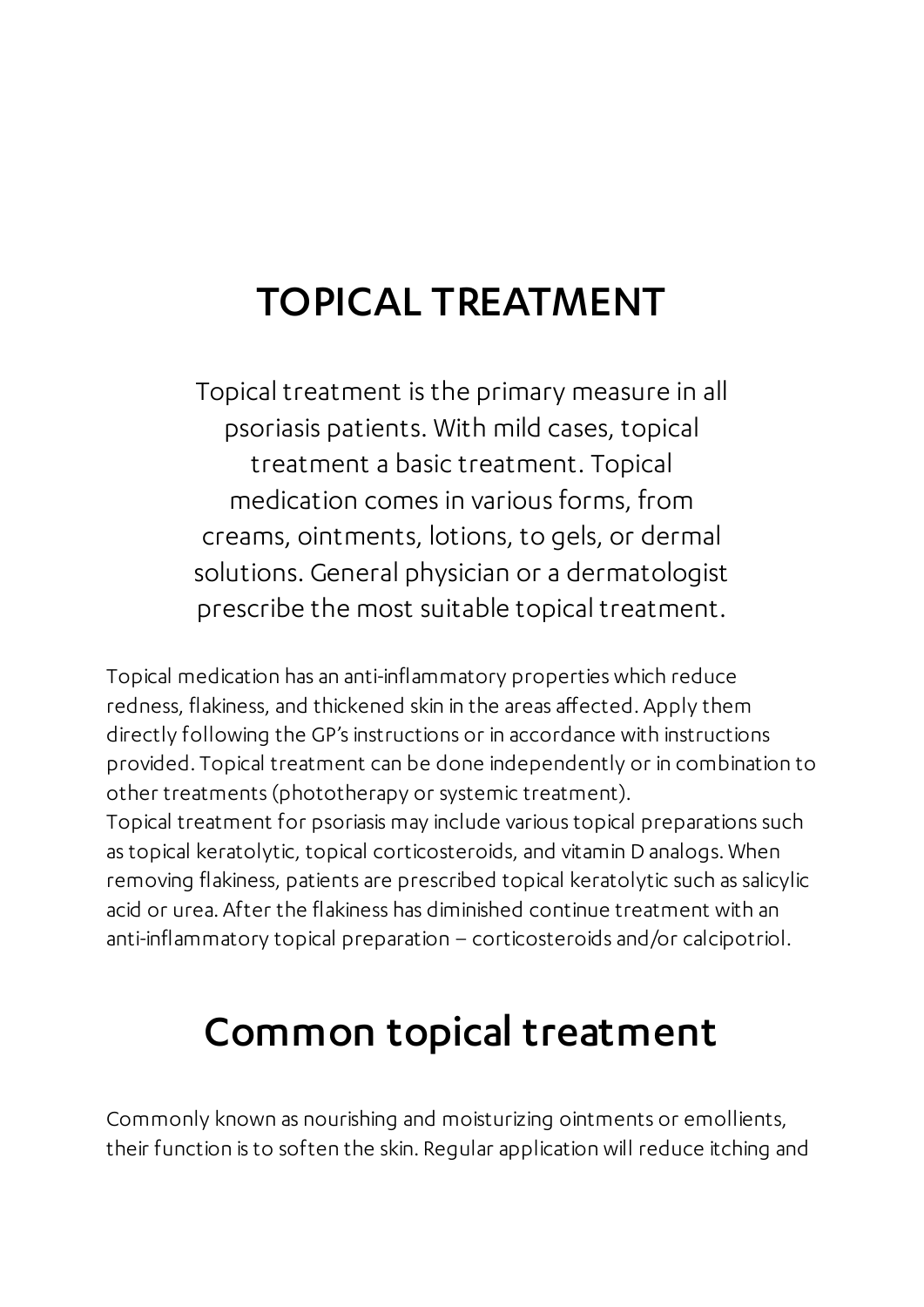flakiness and should be done at least once daily. It is suitable for all psoriasis patients.

# Topical keratolytic



When the affected area shows flakiness, the first step in the treatment is the healing of the scaling or flakiness. Topical keratolytic such as salicylic acid and urea are used to treat the flakiness. A keratolytic agent can also be added to other medication. Salicylic acid is used in concentration of 5 to 10 per cent in base oils or ointments. 20 per cent in Vaseline is usually used with patients where the thickening of the skin occurs on palms and soles or in severe cases. A combination of salicylic acid and corticosteroid can be used in ointments, creams, lotions and dermal solutions.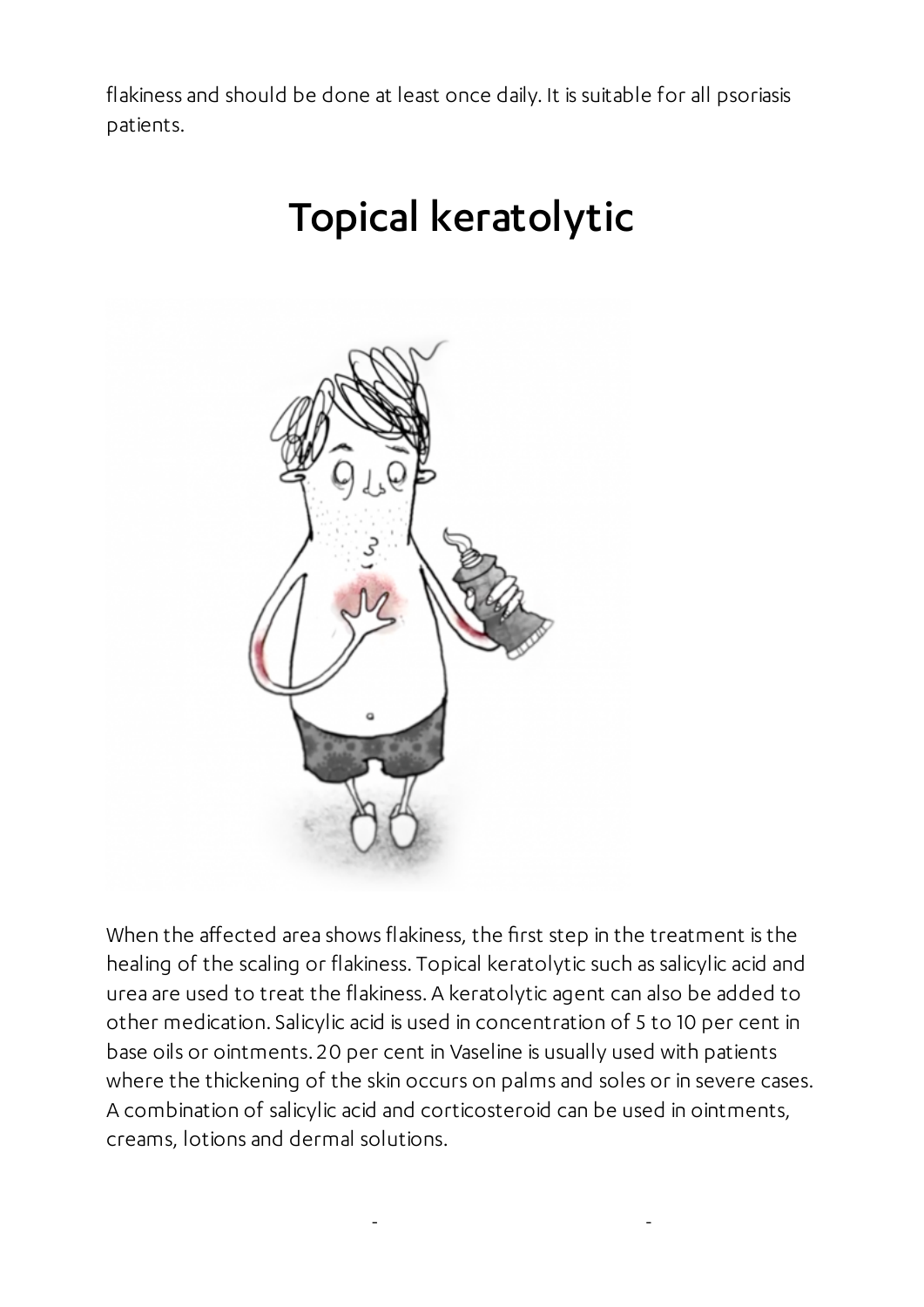# Topical corticosteroids

Topical corticosteroids preparations are available as ointments, creams, lotions or gels. They have anti-inflammatory and immunosuppressive characteristics. They are safe and very effective when treating mild to moderate psoriasis with patients when used properly. They can also be used as a complementary treatment for patients suffering from moderate to severe psoriasis. Apply to the affected areas according to the physician's instructions, usually once daily. Prolonged use can cause skin thinning, telangiectasia (spider veins) and increased hair growth.

## Vitamin D3 analogs

Vitamin D3 analogs – our patients are prescribed calcipotriol - have antiinflammatory characteristics, inhibit excessive cell division and promote a normal skin maturation cycle. The affected areas on torso or scalp are applied once daily for at least 6-8 weeks. Combining this treatment with corticosteroids is possible as well. Prolonged usage does not affect the thinning of the skin. Regardless of their long-term use they do not cause the thinning of the skin which makes them a sensible choice.

#### References:

- . Pathirana D, et al.J Eur Acad Dermatol Venereol 2009; Oct;23 Suppl 2:1- 70.
- . Nast A, et al.J Eur Acad Dermatol Venereol 2015; 29:2277-94.
- . Hsu S, et al. Arch Dermatol 2012; 148:95-102.
- . National Psoriasis Foundation website: <https://www.psoriasis.org/biologics/> Accessed March 2021.
- . Psoriasis Association SA Webpage: [https://psoriasis.org.za/types](https://psoriasis.org.za/types-treatments/)treatments/ Accessed March 2021.
- . National Psoriasis Foundation Website: [https://www.psoriasis.org/treatments-for-psoriatic-](https://www.psoriasis.org/treatments-for-psoriatic-disease/)